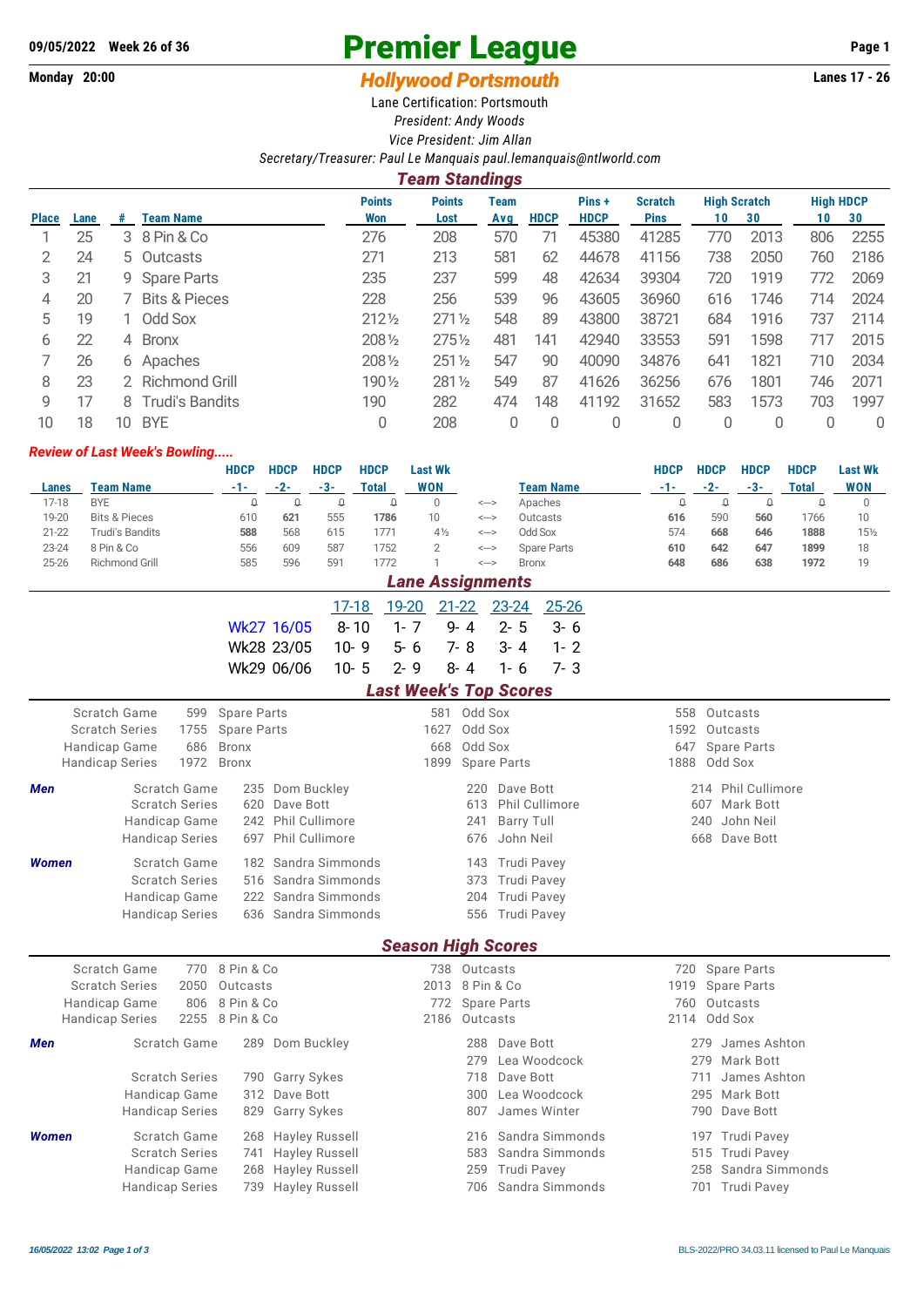| 09/05/2022 | <b>Week 26 of 36</b>               |                                                          |              |                     | <b>Premier League</b> |       |       |       |              |              |              |             |             | Page 2      |
|------------|------------------------------------|----------------------------------------------------------|--------------|---------------------|-----------------------|-------|-------|-------|--------------|--------------|--------------|-------------|-------------|-------------|
|            |                                    |                                                          |              | <b>Team Rosters</b> |                       |       |       |       |              |              |              |             |             |             |
|            |                                    |                                                          |              |                     |                       |       |       |       | <b>HDCP</b>  | <b>High</b>  | <b>High</b>  | <b>HDCP</b> | <b>HDCP</b> |             |
| ID#        | <b>Name</b><br>1 - Odd Sox Lane 19 | <b>Avg HDCP</b>                                          |              | <b>Pins Gms</b>     |                       | $-1-$ | $-2-$ | $-3-$ | <b>Total</b> | <b>Total</b> | Game         | <b>Sers</b> | Game        | <b>Sers</b> |
| 1          | Ken Smith                          | 177                                                      | 34           | 9565                | 54                    | 122   | 189   | 165   | 476          | 575          | 255          | 641         | 291         | 749         |
| 2          | Phil Cullimore                     | 185                                                      | 28           | 10034               | 54                    | 186   | 214   | 213   | 613          | 697          | 224          | 613         | 253         | 697         |
| 41         | John Gould                         | 186                                                      | 27           | 6158                | 33                    | 179   | 178   | 181   | 538          | 616          | 237          | 676         | 265         | 760         |
| 3          | James Ashton                       | 197                                                      | 18           | 12454               | 63                    |       |       |       | $\mathbf 0$  | 0            | 279          | 711         | 288         | 738         |
|            |                                    |                                                          |              |                     |                       |       |       |       |              |              |              |             |             |             |
|            | 2 - Richmond Grill Lane 23         |                                                          |              |                     |                       |       |       |       |              |              |              |             |             |             |
| 4          | <b>Maurie Phillott</b>             | 186                                                      | 27           | 11190               | 60                    | 166   | 144   | 187   | 497          | 575          | 249          | 644         | 276         | 725         |
| 6          | Paul Le Manquaius                  | 179                                                      | 32           | 9711                | 54                    | 173   | 179   | 135   | 487          | 583          | 224          | 622         | 256         | 715         |
| 31         | <b>Trev Birch</b>                  | 184                                                      | 28           | 11053               | 60                    | 160   | 187   | 183   | 530          | 614          | 257          | 628         | 284         | 711         |
| 5          | <b>Steve Porter</b>                | 179                                                      | 32           | 4302                | 24                    |       |       |       | 0            | 0            | 225          | 621         | 229         | 649         |
| 47         | Dawn Mann                          | $\mathbf 0$                                              | $\Omega$     | $\mathbf{0}$        | $\mathbf{0}$          |       |       |       | $\mathbf{0}$ | 0            | $\mathbf{0}$ | $\mathbf 0$ |             |             |
|            | 3 - 8 Pin & Co Lane 25             |                                                          |              |                     |                       |       |       |       |              |              |              |             |             |             |
| 7          | John Wallin                        | 198                                                      | 17           | 10099               | 51                    | 170   | 185   | 154   | 509          | 557          | 267          | 695         | 286         | 788         |
| 32         | <b>Bill May</b>                    | 180                                                      | 32           | 7581                | 42                    | 150   | 201   | 167   | 518          | 611          | 235          | 641         | 270         | 746         |
| 8          | Lea Woodcock                       | 192                                                      | 22           | 7524                | 39                    | 169   | 156   | 199   | 524          | 584          | 279          | 660         | 300         | 738         |
| 9          | Alan Meades                        | 204                                                      | 12           | 7378                | 36                    |       |       |       | 0            | 0            | 258          | 697         | 285         | 778         |
| 34         | Hayley Russell                     | 223                                                      | $\mathbf{0}$ | 8703                | 39                    |       |       |       | $\mathbf{0}$ | 0            | 268          | 741         | 268         | 739         |
| 33         | Dave Tredinick                     | $\mathbf 0$                                              | 0            | $\mathbf{0}$        | $\mathbf 0$           |       |       |       | $\mathbf{0}$ | 0            | $\mathbf{0}$ | $\mathbf 0$ |             |             |
|            |                                    |                                                          |              |                     |                       |       |       |       |              |              |              |             |             |             |
|            | 4 - Bronx Lane 22                  |                                                          |              |                     |                       |       |       |       |              |              |              |             |             |             |
| 11         | <b>Richard Manning</b>             | 149                                                      | 56           | 5827                | 39                    | 162   | 169   | 149   | 480          | 651          | 209          | 507         | 268         | 684         |
| 42         | Duncan Johnson                     | 159                                                      | 48           | 6704                | 42                    | 171   | 172   | 158   | 501          | 645          | 209          | 531         | 244         | 645         |
| 10         | John Neil                          | 173                                                      | 37           | 10939               | 63                    | 172   | 202   | 188   | 562          | 676          | 253          | 567         | 292         | 683         |
|            | 12 Steve Scott                     | 161                                                      | 47           | 9693                | 60                    |       |       |       | $\mathbf 0$  | 0            | 224          | 548         | 254         | 676         |
|            | 5 - Outcasts Lane 24               |                                                          |              |                     |                       |       |       |       |              |              |              |             |             |             |
|            | 14 Andy Woods                      | 195                                                      | 20           | 8227                | 42                    | 185   | 181   | 181   | 547          | 604          | 243          | 652         | 264         | 715         |
| 44         | Jason Trulocke                     | 167                                                      | 42           | 2014                | 12                    | 138   | 178   | 155   | 471          | 588          | 229          | 533         | 217         | 588         |
| 13         | Dom Buckley                        | 219                                                      | $\mathbf 0$  | 7233                | 33                    | 235   | 173   | 166   | 574          | 574          | 289          | 706         | 269         | 707         |
| 15         | Garry Sykes                        | 210                                                      | 8            | 12022               | 57                    |       |       |       | 0            | 0            | 278          | 790         | 291         | 829         |
| 35         | James Winter                       | 170                                                      | 40           | 4080                | 24                    |       |       |       | 0            | 0            | 235          | 675         | 279         | 807         |
| 36         | Chris Vokes                        | 199                                                      | 16           | 6575                | 33                    |       |       |       | 0            | 0            | 259          | 675         | 258         | 691         |
|            | 6 - Apaches Lane 26                |                                                          |              |                     |                       |       |       |       |              |              |              |             |             |             |
|            | 16 Tony Harris                     | 176                                                      | 35           | 6363                | 36                    |       |       |       | 0            | 0            | 226          | 610         | 266         | 730         |
|            | 17 Jim Allan                       | 170                                                      | 40           | 7694                | 45                    |       |       |       | 0            | 0            | 205          | 596         | 245         | 716         |
| 18         | Alex Russell                       | 201                                                      | 15           | 9050                | 45                    |       |       |       | 0            | 0            | 254          | 676         | 270         | 724         |
| 43         | Jason Grant                        | 201                                                      | 15           | 6034                | 30                    |       |       |       | 0            | 0            | 247          | 653         | 259         | 692         |
| 37         | Suren Johanssen                    | 182                                                      | 30           | 3277                | 18                    |       |       |       | 0            | 0            | 236          | 598         | 269         | 692         |
| 19         | Julie Johanssen                    | 155                                                      | 52           | 1398                | 9                     |       |       |       | 0            | 0            | 176          | 485         |             |             |
|            |                                    |                                                          |              |                     |                       |       |       |       |              |              |              |             |             |             |
|            | 7 - Bits & Pieces Lane 20          |                                                          |              |                     |                       |       |       |       |              |              |              |             |             |             |
|            | 20 Sandra Simmonds                 | 170                                                      | 40           | 7166                | 42                    | 161   | 182   | 173   | 516          | 636          | 216          | 583         | 258         | 706         |
| 21         | Kevin Reid                         | 180                                                      | 32           | 9548                | 53                    | 164   | 165   | 151   | 480          | 573          | 222          | 608         | 246         | 677         |
| 39         | David Reid                         | 189                                                      | 24           | 12508               | 66                    | 190   | 179   | 136   | 505          | 577          | 260          | 674         | 288         | 758         |
|            | 38 Paul Tolputt                    | 169                                                      | 40           | 6100                | 36                    |       |       |       | 0            | 0            | 214          | 563         | 256         | 677         |
|            | 8 - Trudi's Bandits Lane 17        |                                                          |              |                     |                       |       |       |       |              |              |              |             |             |             |
|            | 22 Trudi Pavey                     | 142                                                      | 62           | 8144                | 57                    | 121   | 143   | 109   | 373          | 556          | 197          | 515         | 259         | 701         |
| 23         | <b>Barry Tull</b>                  | 172                                                      | 38           | 11396               | 66                    | 177   | 131   | 203   | 511          | 625          | 246          | 575         | 286         | 689         |
|            | 24 Dave Middleton                  | 160                                                      | 48           | 10625               | 66                    | 144   | 148   | 157   | 449          | 590          | 236          | 540         | 283         | 708         |
|            |                                    |                                                          |              |                     |                       |       |       |       |              |              |              |             |             |             |
|            | 9 - Spare Parts Lane 21            |                                                          |              |                     |                       |       |       |       |              |              |              |             |             |             |
|            | 25 Dave Bott                       | 200                                                      | 16           | 12615               | 63                    | 186   | 220   | 214   | 620          | 668          | 288          | 718         | 312         | 790         |
|            | 26 Luke Johnson                    | 196                                                      | 19           | 11763               | 60                    | a176  | a176  | a176  | 528          | 585          | 276          | 692         | 285         | 719         |
| 27         | Mark Bott                          | 203                                                      | 13           | 12832               | 63                    | 200   | 198   | 209   | 607          | 646          | 279          | 669         | 295         | 720         |
|            | 40 Toby Stride                     | 166                                                      | 43           | 498                 | 3                     |       |       |       | 0            | 0            | 182          | 498         |             |             |
|            | <b>10 - BYE</b> Lane 18            |                                                          |              |                     |                       |       |       |       |              |              |              |             |             |             |
| 28.        | VACANT                             | 0                                                        | $\mathbf 0$  | $\mathbf 0$         | $\mathbf 0$           |       |       |       | 0            | 0            | 0            | 0           |             |             |
|            | 29 VACANT                          | 0                                                        | 0            | $\overline{0}$      | 0                     |       |       |       | 0            | 0            | $\mathbf 0$  | 0           |             |             |
|            | 30 VACANT                          | $\Omega$                                                 | 0            | $\overline{0}$      | $\mathbf 0$           |       |       |       | 0            | 0            | $\mathbf{0}$ | 0           |             |             |
|            |                                    |                                                          |              |                     |                       |       |       |       |              |              |              |             |             |             |
|            |                                    | <b>Temporary Substitutes Division 1: Enter Div Label</b> |              |                     |                       |       |       |       |              |              |              |             |             |             |

*Men Division 1: Enter Div Label*